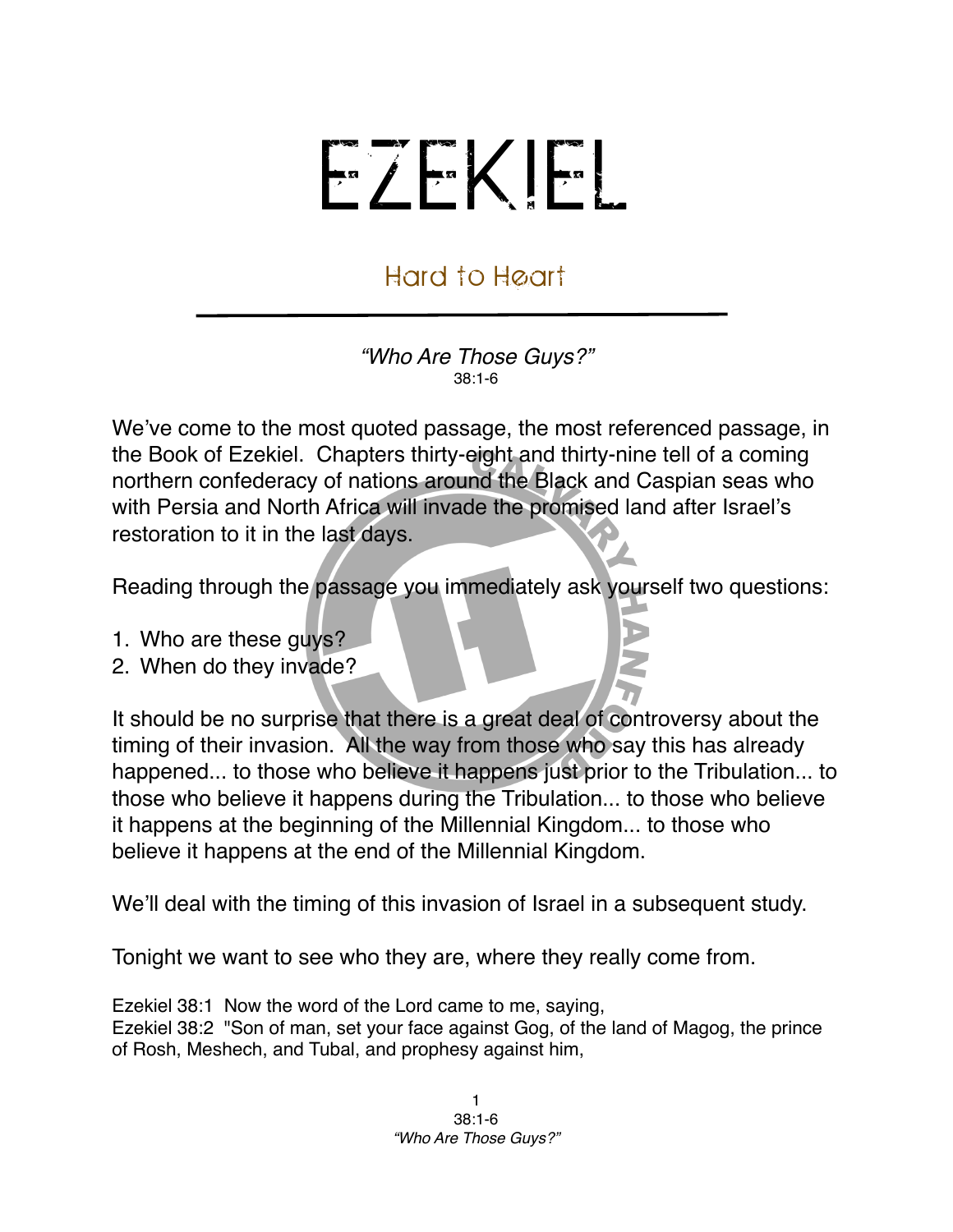Ezekiel 38:3 and say, 'Thus says the Lord God: "Behold, I am against you, O Gog, the prince of Rosh, Meshech, and Tubal.

Ezekiel 38:4 I will turn you around, put hooks into your jaws, and lead you out, with all your army, horses, and horsemen, all splendidly clothed, a great company with bucklers and shields, all of them handling swords.

Ezekiel 38:5 Persia, Ethiopia, and Libya are with them, all of them with shield and helmet;

Ezekiel 38:6 Gomer and all its troops; the house of Togarmah from the far north and all its troops - many people are with you.

These two chapters, thirty-eight and thirty-nine, are a single prophecy. We'll see that chapter thirty-nine is a restatement of chapter thirty-eight. It's one message.

 They are the final prophecy in a series of six that Ezekiel spoke on the night before a messenger arrived to announce to the exiles in Babylon that Jerusalem had fallen to King Nebuchadnezzar and the Temple had been destroyed.

As we read through this prophecy we'll get caught-up in its details. Don't forget it was given to encourage a group of exiles that God had a future and a hope for them and their nation.

Prophecy is intended to encourage God's people. When discussing the proper exercise of the gift of prophecy in the gatherings of the church, the apostle Paul said, "But he who prophesies speaks edification and exhortation and comfort to men" (First Corinthians 14:3). One author summarized this by saying, "the purpose of prophecy is to build up by edification, to encourage through exhortation, and to console through comfort."

Let me make a general statement. It is much more common for a person to ʻgo negative' when teaching the Bible than to build up, encourage, and console. It's easy to prey upon your feelings that you don't quite measure up to God's standards, to make you feel bad.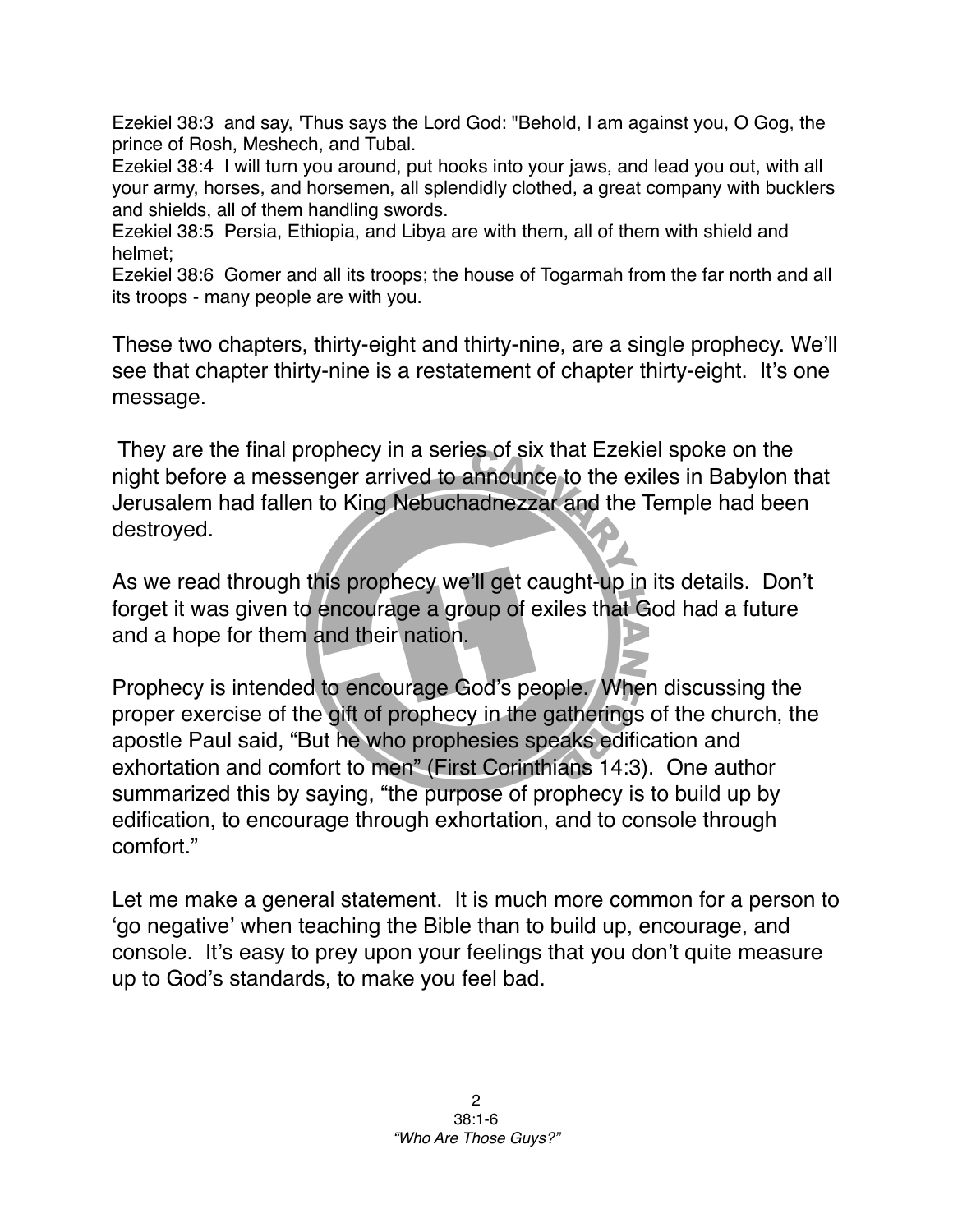Our goal is to build up, encourage, and comfort by revealing Jesus Christ in each passage. Sure, you will be challenged, exhorted. But it ought to be the challenge and exhortation to remain in first love with Jesus and go on being motivated by love rather than guilt or pressure or anything else of that nature.

Just as we begin our study of who these guys are, I want to give credit where credit is due. In my research I've relied heavily on Thomas Ice from the Pre-trib Research Center. He's got a multi-part series on these chapters that is fully referenced and extremely scholarly[.1](#page-2-0) You can find them at [www.pre-trib.org.](http://www.pre-trib.org)

So who is "Gog, of the land of Magog, the Prince of Rosh, Meshech, and Tubal..."?

Here are the conclusions of a few godly scholars:

- Mark Hitchcock "The reason Gog is singled out eleven times by God in these two chapters is because Gog is the general over this coalition of nations in its great military campaign against Israel."
- Hal Lindsey "Gog is the symbolic name of the nation's leader and Magog is his land. He is also the prince of the ancient people who were called Rosh, Meshech, and Tubal."
- Arnold Fruchtenbaum "Who Gog will be can only be determined at the time of the invasion, for 'Gog' is not a proper name but a title for the ruler of Magog, just as the terms 'pharaoh,' 'kaiser,' and 'czar' were titles for rulers and not proper names."

We conclude that in this passage at least, "Gog" is the title of a person who is the leader of this last days confederacy.

There is virtually no information about Gog outside the Bible in history. However, when Gog leads his invasion of Israel he is said to come "from the remote parts of the north" (38:6). Then a list of other names occurs and we expect them to be in the north.

<span id="page-2-0"></span><sup>1</sup> <http://www.pre-trib.org/articles/view/ezekiel-38-39-part-1>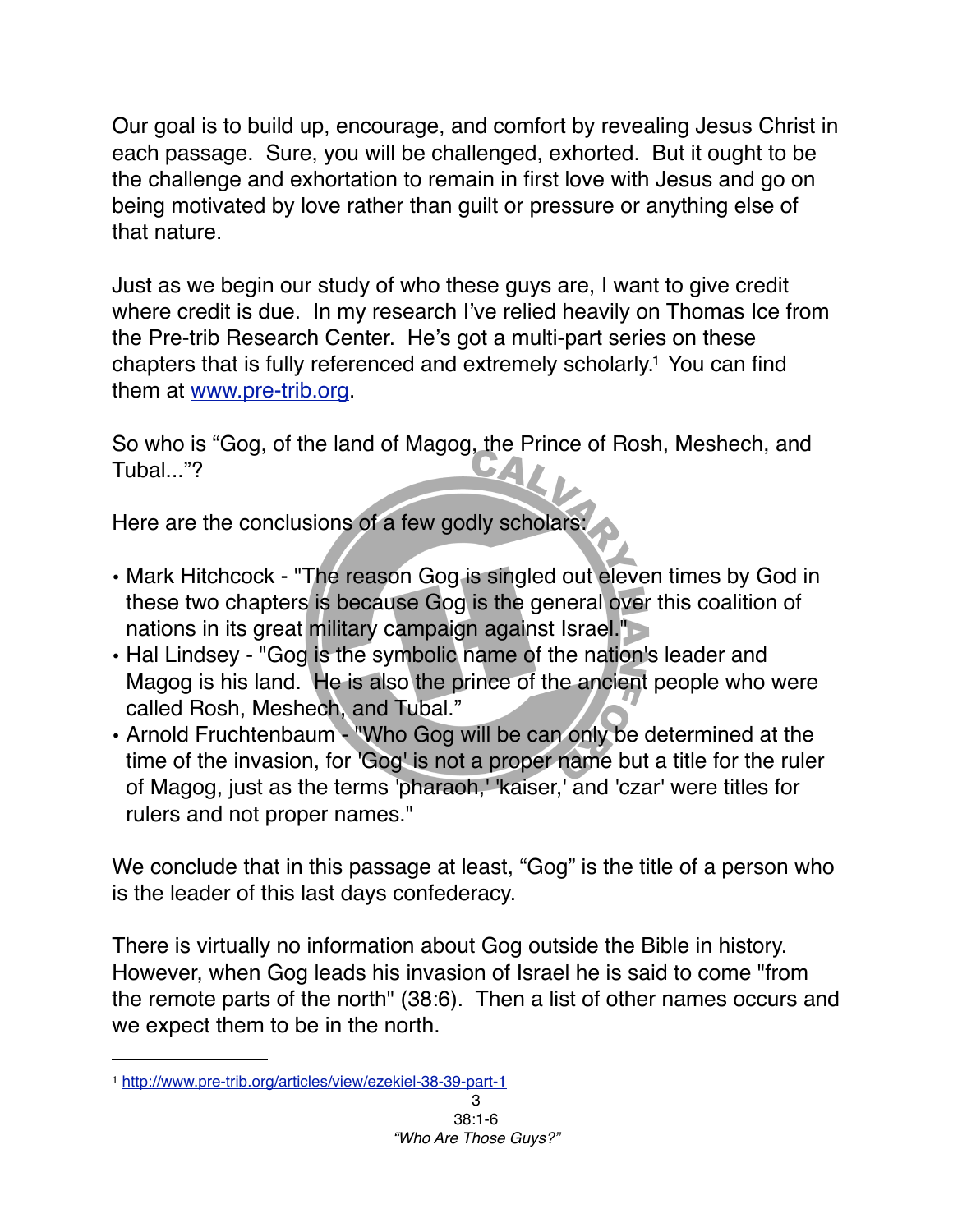The first is "Magog" Genesis 10:2 says, "The sons of Japheth were Gomer and Magog and Madai and Javan and Tubal and Meshech and Tiras."

Ezekiel seems to be using the names of post-flood peoples and where they lived at the time of the giving of this prophecy. His hearers would have known who these people were and where they had settled after the flood of Noah.

Ancient historians, like Philo and Herodotus, identified "Magog" with the Scythians and southern Russia. The first century Jewish historian Josephus said, "Magog founded the Magogians, thus named after him but who by the Greeks are called Scythians."

The homeland of the ancient Scythians is inhabited today by the former Soviet republics of Kazakhstan, Kirghizia, Uzbekistan, Turkmenistan, Tajikistan, and the Ukraine. Those are the people we expect Gog to lead.

"Rosh" is the proper name of a geographical area. In the sixth century BC, the time Ezekiel wrote his prophecy, several bands of the Rosh people lived in an area to the north of the Black Sea.

This gets a little technical (at least to me!). The Septuagint, which is the Greek translation of the Old Testament, translates "Rosh" as the proper name "Ros." This is significant since the Septuagint was translated only three centuries after Ezekiel was written (obviously much closer to the original than any modern translation). The mistranslation of "Rosh" in many modern translations as an adjective can be traced to the Latin Vulgate of Jerome, which did not appear until around 400AD.

The first Russian state was founded by a people known as the Varangian Rus. Rosh is Rus and thus we are definitely talking about modern Russia.

Who are "Meshech and Tubal"? Sloppy prophecy buffs try to tell you that they are the Russian cities of Moscow and Tobolsk. Not true; that's based only on English pronunciation, not reasearch. Turns out there's not too much mystery here. Herodotus placed "Mesech" and "Tubal" as people dwelling on the north shore of the Black Sea. Josephus identified them as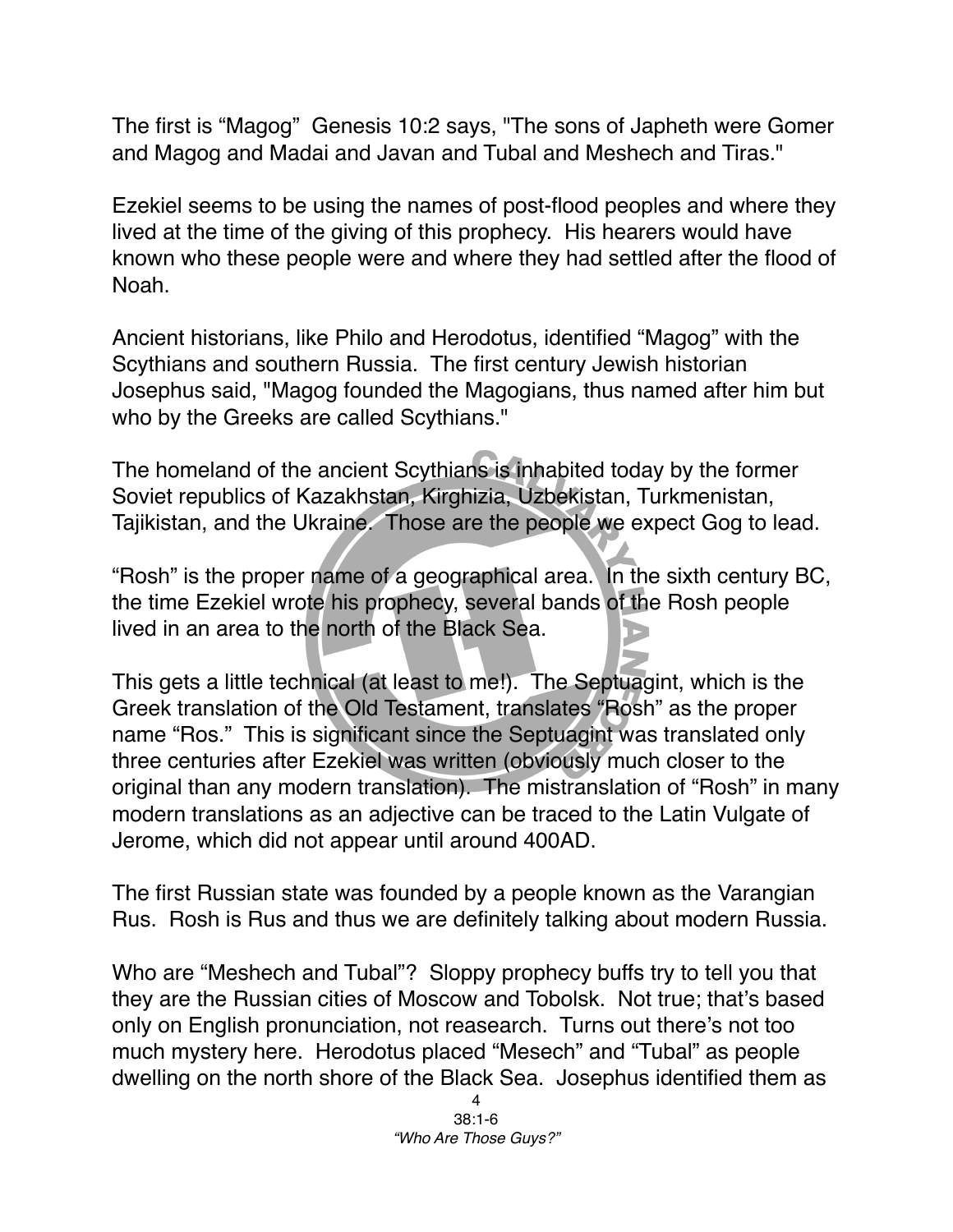the Cappadocians, saying, "Mesek must be located in the Moschian mountains near Armenia."

This area southeast of the Black Sea is modern day Turkey. Meshech and Tubal are areas of modern Turkey.

"Persia" refers to the Persian people who make up a majority of the modern country of Iran. In 1935 the Iranian government requested those countries which it had diplomatic relations with, to call Persia "Iran," which is the name of the country in Persian.

Some of your Bibles give the next nation as "Ethiopia," but that turns out to be inaccurate. It is not a reference to modern Ethiopia. Many English translations have transliterated "Ethiopia" from the Hebrew into the English word "Cush." One Hebrew lexicon says that "Cush" refers to "the lands of the Nile in southern Egypt, meaning Nubia and Northern Sudan, the country bordering the southern Red Sea." Another tells us that "Cush" "refers to the region immediately south and east of Egypt, including modern Nubia, the Sudan, and the Ethiopia of classical writers." Thus, the Bible clearly locates "Cush" just south of Egypt in what is the modern nation of Sudan.

"Libya" is not in dispute among scholars. It refers to the area in North Africa we call Libya today.

Which leaves us with "Gomer" and "the house of Togarmah." Josephus identified the people of Galatia with Gomer. He says that "the people the Greeks called the Galatians were the Gomerites." Today these "Gomerites" live in the west-central part of Turkey.

Mark Hitchcock writes, "Most Bible scholars and scholars of ancient history relate biblical Togarmah to the ancient Hittite city of Tegarma, an important city in eastern Cappadocia [which is modern Turkey]."

"Gomer" and "the house of Togarmah" are additional references to modern Turkey.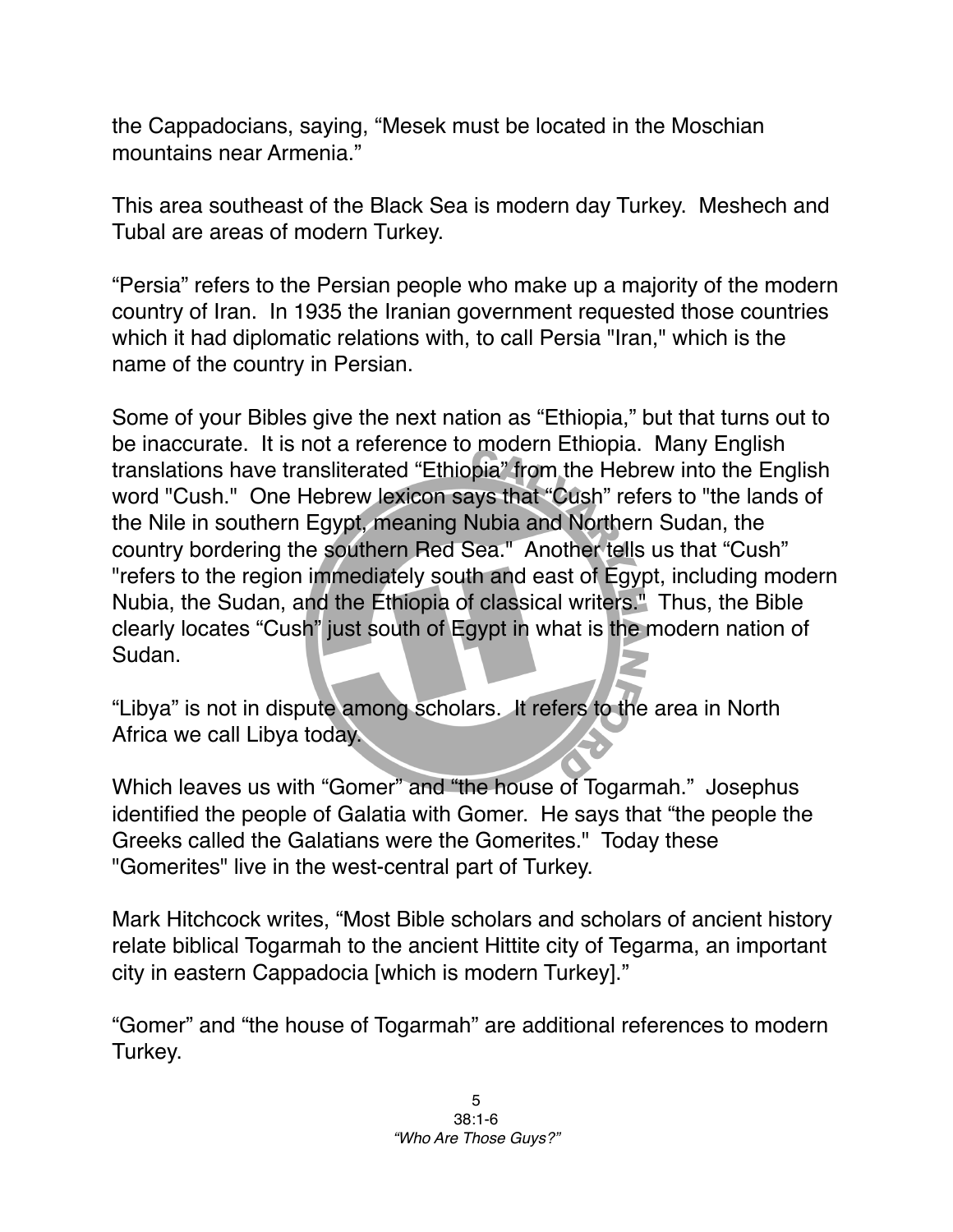So here is who we've identified:

- Russia, Kazakhstan, Kirghizia, Uzbekistan, Turkmenistan, Tajikistan, and the Ukraine
- Iran
- Lybia
- The Sudan
- Turkey

These are the geographical regions and the people Ezekiel saw who would be joining together against Israel in the last days when she was again dwelling in her ancient homeland.

Israel is again dwelling in her ancient homeland. Thus we might expect these nations to be gravitating towards one another. *They are!*

Russia and Iran are fast allies. Russia has been a supplier of many of the elements Iran needs in order to develop a nuclear bomb. Russia agreed in 1995 to build the Bushehr nuclear plant in Iran on the site of a project begun in the 1970s by German company Siemens. Russia said on August 13, 2010, it will begin loading nuclear fuel into the reactor on August 21, an irreversible step marking the start-up of the Bushehr plant after nearly 40 years of delays.

I shouldn't have to tell you that Iran is a major player in the Middle East tensions. It is clear that Iran aspires to control the entire Middle East so that they can spread their view of Islam in order to reunite the Muslim world under a single authority, an Iranian rule. We have all heard their President Mahmoud Ahmadinejad say on multiple occasions that he aspires to wipe Israel off of the map.

Sudan is the largest nation in territory on the African continent and has a population of 26 million. Iran and Sudan have become the closest of allies during the last twenty years. They have entered into trade agreements, militaries alliances, and Iran also operates terrorist training bases in Sudan. Sudan also is the place that protected Osama bin Laden from 1991 to 1996 until he went to Afghanistan.